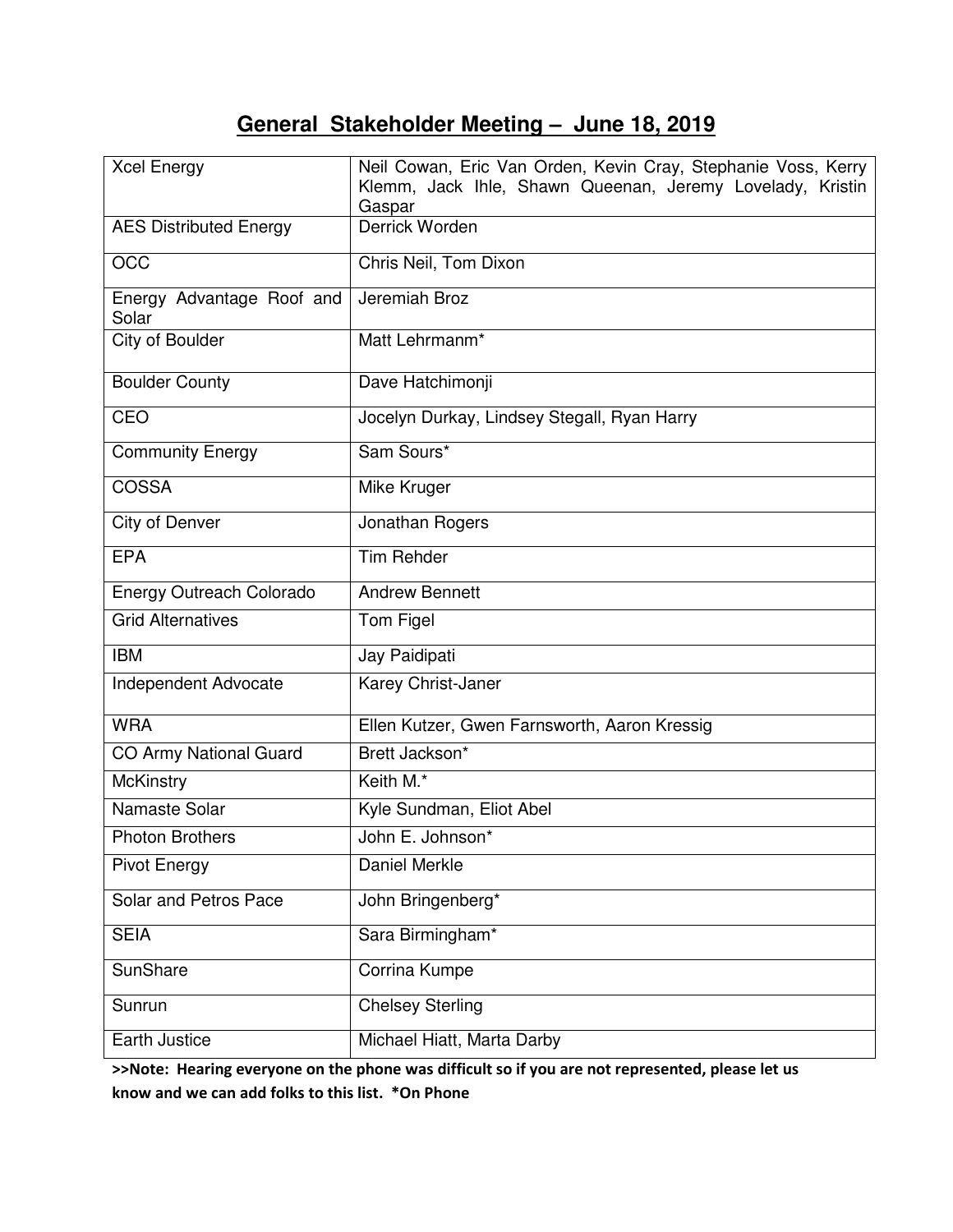#### **I. Welcome and Introductions**

a. Kevin welcomed everyone and did an overview of the meeting's agenda.

#### **II. Regulatory Update**

- a. NOPR
	- i.  $Jack COSSA$  requested expedited segment of CSGs, have you heard anything?
	- ii. Mike Kruger Jeff Ackermann said they are reissuing NOPR in August.
- b. Electric Rate Case
	- i. Includes Certified Renewable Percentage
		- 1. Jonny Rodgers City of Denver interested in the calculation method and wanted to be sure the CRP is calculated correctly.
		- 2. Lindsay Stegall (CEO) Why was this put in the Electric Rate Case and not the RES?
			- a. Jack RECs are essentially an asset and CRP proposes to retire these assets on more of an aggressive schedule.
			- b. Gwen (WRA)– Good proposal / removes some concerns about double counting of RECs.

#### **III. 2018 RES Compliance Report**

- a. Neil started going through the Annual (2018) RES Compliance Report to discuss contents, quickly summarizing the report section with results but focusing on the appendices.
- b. Appendices D, G, and I were of most interest to stakeholders.

#### **IV. 2020 Renewable Energy Plan**

- a. Jack discussed how the "bridge plan" is to go from where we are today to the ERP/RES rule change in 2021.
- b. Two-year plan to keep on track to get to 2021 for a 'large change'
- c. Medium Program
	- i. COSSA advised to bring data to justify additional capacity for medium program – Will reach out to Xcel.
- d. Small Capacity Option B Discontinuing due to lack of participation.
- e. Solar\*Rewards Low Income A continuation of current program levels.

#### **V. CEO Low Income Program**

- a. Ryan Harry
	- i. How have you handled transformers needing to be upgraded?
		- 1. Haven't had that happen yet.